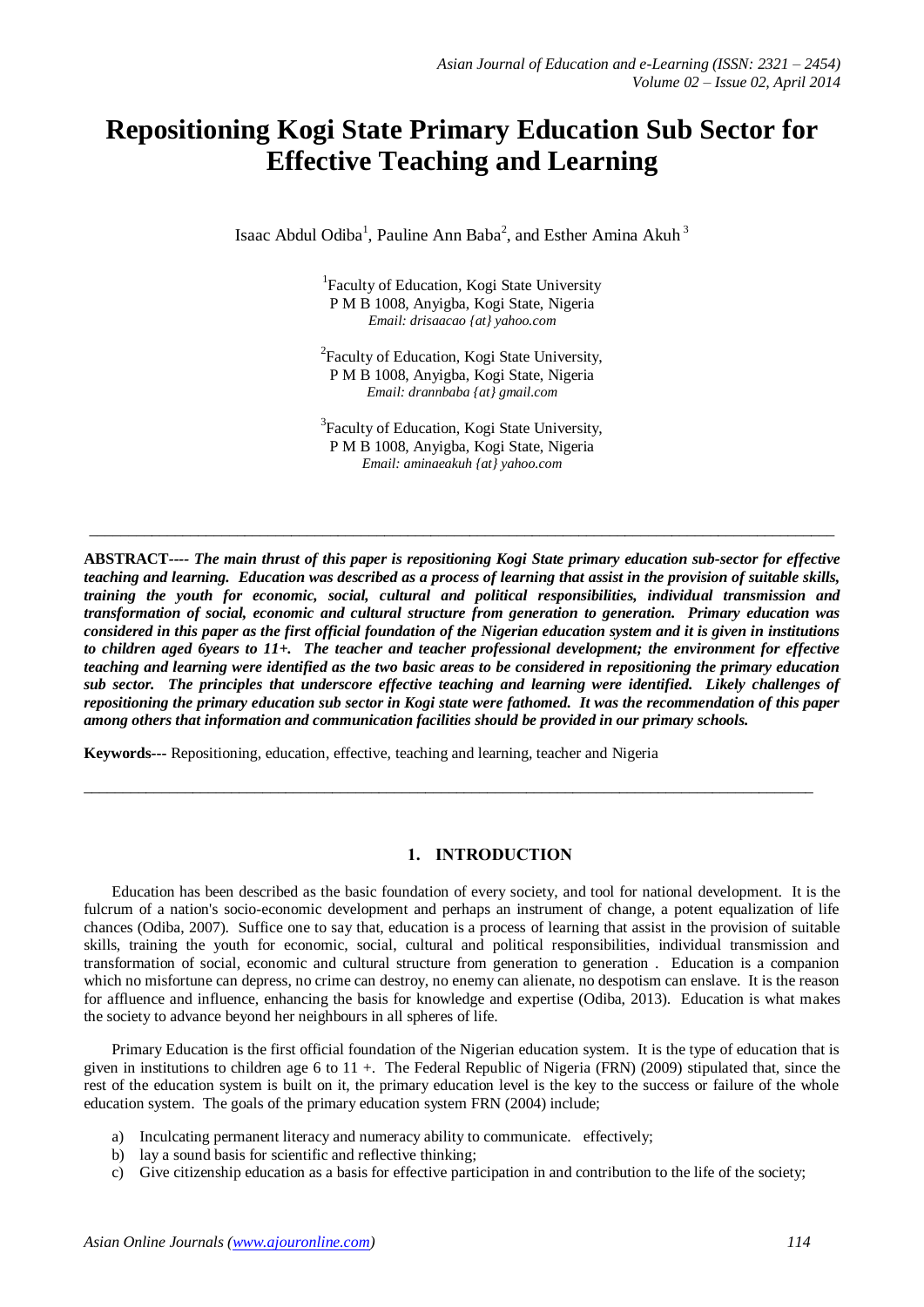- d) Mould the character and develop sound attitude and morals in the child.
- e) Development in the child the ability to adapt to the child changing environment.
- f) Give the child the opportunity for manipulative skills that will enable the child function effectively in the society within the limits of the child's capacity.
- g) Provide the child, the basic tools for further educational advancement, including preparation for trades and crafts for the locality.

The above mentioned goals are policy driven goals that will form the basis of primary education in all the state of the federation. Thus, repositioning Kogi State Primary Education Sub-sector for effective teaching and learning should dove-tail the set goals of Primary Education. The following sub-themes would assist in providing a guide to repositioning the primary Education sub-sector in the State. In repositioning Primary Education, two basic issues has to be considered viz

- a) The teacher and teacher Professional development.
- b) The environment for effective teaching and learning.

#### *a) The teacher and teacher Professional development.*

The teacher is an important and indispensable tool in the achievement of education and educational goals in all educational institutions. It is important to state clearly who a teacher is, because, from the common usage of the term ''teacher", there is the tendency to lump together the scholar and the instructor, the research worker and the professor, the theoretician and the coach in practice skills. The word teacher connotes all those persons in schools that are responsible for the education of Learners. This means, the teacher is the centre between knowledge and learning. In this case, the term teacher encompasses all those who discover, or order transmit, disseminate, appraise, or administer any leaning and teaching process. The teacher as centre between knowledge and learning is the central process of quality and equality in education. Worthy of mentioning, is the fact that, no school can be stronger than the quality of the teachers. Upon their numbers, devotion and quality, the effectiveness of all educational arrangement must chiefly depend. Ukeje in Odiba (2008), opined that, the teachers are the hub of any educational system, for the schools cannot be better than their teachers. Suffice one to posit that, the teacher is the implement of the national curriculum. The teachers among other includes inculcating positive values and attitude in students, guiding them towards the discovery of new knowledge, expositing them to useful skills, counseling them on personal and social issues. About all the teacher has the responsibility of moulding and equipping the students to fit into the society and any political environmental, equip them with the necessary orientation in terms of attitude and values to cope with the challenges, and give them skills that will make them functional contributors to the economic development of the society (Odiba, 2013).

The professional development of teachers according to Avalos (2011) is studied and presented in relevant literature in many different ways which are at the core of such endeavours as considering professional development to be all about teachers learning that is, how to learn, and transform their knowledge into practice for the benefit of their pupils growth. It is not out to place to contend that teacher's professional learning is a complex process, which requires cognitive and emotional involvement of teachers individually and collectively. This ensures the capacity and willingness to examine where each one stands in terms of convictions, beliefs, the perusal and the enactment of appropriate alternatives for change.

The professional needs of the teachers should be identified and addressed through the instrumentality of workshop and seminars or in - services training. In fact the instrument used to trigger development according to Avalos (2011) depends on the objectives and needs of the teachers as well as their pupils. The attainment of the goals of primary education in Nigeria generally and Kogi State specially depends on the quality of the teachers. The international survey (2009), observed that teachers who have undertaken more professional development tend to feel better equipped to deal with teaching challenges. This is to say, that teachers participation in professional development goes hand in hand with their mastery of a wider array of methods to use in the classroom.

#### b) *Conducive environment for effective teaching and learning.*

This is another important factor to be consider by Government and all education stakeholders, if the repositioning bid is to taken serious. For the teacher to be effective the classroom needs to be an environment that is conducive to teaching and learning. In fact, improving teaching and learning environments is a strategic priority in rep positing the education sector of the Nigerian economy. Conducive environment simply put, is an environment that allows pupils space and time to interact not only among themselves but also with teaching and learning materials that enhance their mastery of content taught and allows them to quench their as they discover new knowledge or reinforce what they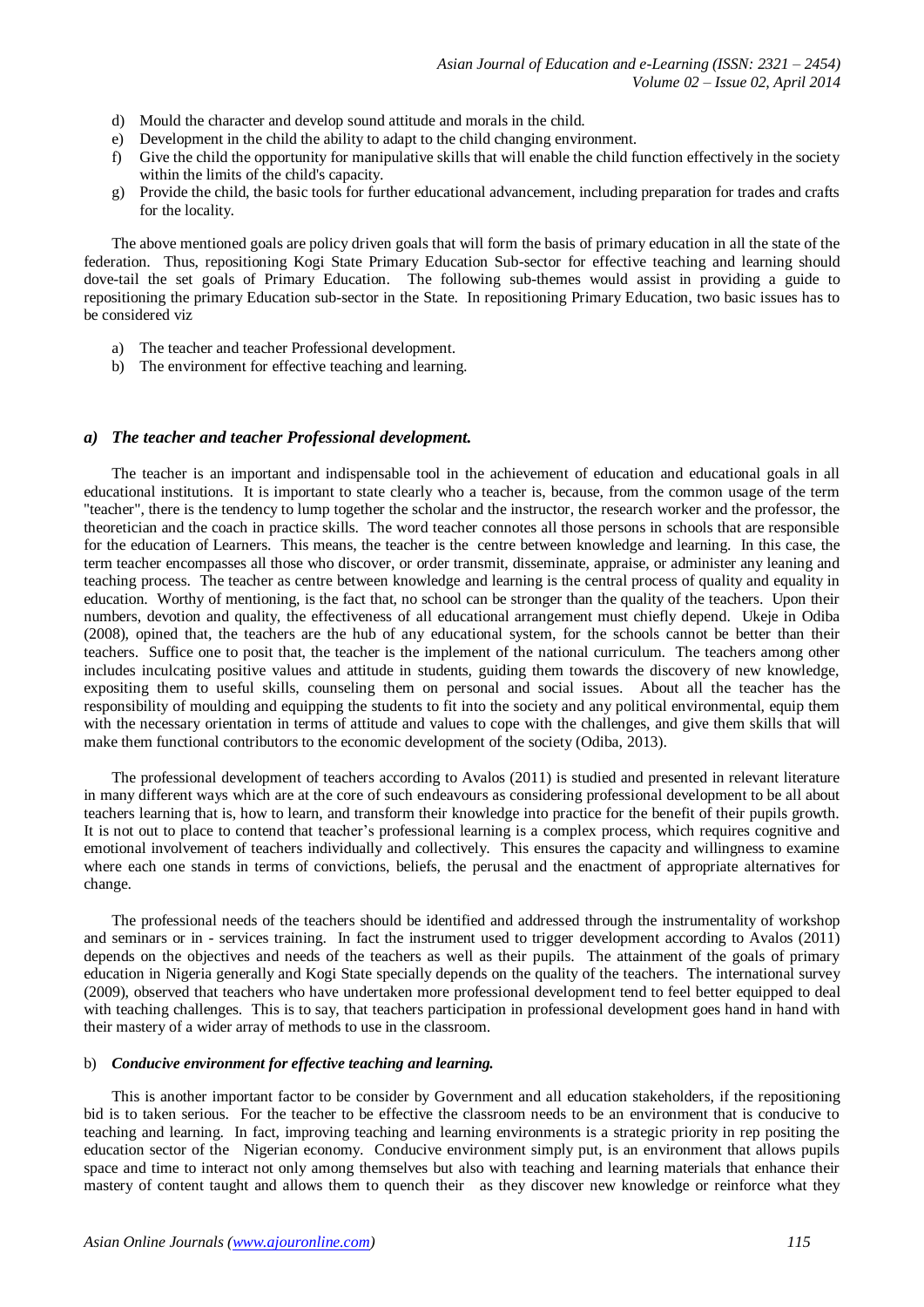already know. It is an atmosphere of both concrete and abstract that allows a free flow of ideas, and environment where Learners can exercise their own experience from home and school. The abstract environment has to do with the teachers interact with the Learners, freedom for learners to interact among themselves, gender sensitivity, provision of opportunities to participate and give attention to individual differences among other factors. This then means an environment that has to do with those intangible aspects that create a free environment for Learners to enjoy and benefit from the teaching learning situation. A conducive learning environment is a critical step towards achieving position learning outcomes. According to Nyoni and Manufanechiya (2013) "if we are to provide a curriculum that speaks to the needs of individual children, of various ages and stages, we must let the learning environment do the teaching"

The concrete environment has to do with tangible visual displays, that are put around the room to highlight key topics and concepts, this according to Farrant (1980) include charts, mobile learning centre and displays of children's works among others. This again includes the physical structure in the school, the environment. The schools need to be repositioned from under the trees and dilapidated building to a well designed structures to facilitate teaching and learning. There is always a psychological effect of good building on the tone of the school and the learning capabilities of the pupils.

The marriage of the teacher professional development and the conducive environment will result in effective teaching and learning. Promoting the learning and achievement of pupils is the main aim of school education. Teaching is the main way of achieving this. Teaching and learning are what ultimately make a difference in the mind of the learner and thus affect knowledge, skills, attitudes and the capacity of young people to contribute to contemporary society, we must bear in our mind that effective teaching and learning of concepts are based on certain principles. Some of these principles according to James and pollard (2006) include the followings:

- 1) Equip Learners for life in its broadest sense. Learning should aims to help individual and group to develop the intellectual, personal and social resources that will enable them to participate as active contingents, contribution to economic development and flourish as individual in a diverse and changing society.
- 2) Engage learner with valued forms of knowledge. Teaching and learning should engage Learners with the big ideas, key processes, model of discourse and narrative of subject so that they understand what constitute quality and standard in particular domains.
- 3) Recognize the importance of prior experience and learning. The previous knowledge of the pupil is vital including the cultural experience of different group of Learners.
- 4) Scaffold learning. By this, teacher should provide activities and structures of intellectual, social and emotional support to help Learners to move forward in their learning, so that, when these support are removed the learning is secure.
- 5) Ensure that needs assessment is congruent with learning. Assessment. Should be designed and implement with the goal of achieving maximum validity both in terms of learning outcome and learning processes.
- 6) Promote the active engagement of Learner. The chief goals of teaching and learning should be the promotion of learner's independence and autonomy.
- 7) Foster both individual and social processes and outcomes Learners should be encourage and helped to build relationships and communication with others for learning purposes.
- 8) Recognizing the significance of information learning. Information learning such as learning out of, should be recognized as being at least as significant as formal learning and should be valued and used in formal processes.
- 9) Depending on teacher learning. The need for teachers to learn continuously in order to developed their knowledge and skill and adapt and developed their roles, especially through classroom inquiring, Should be recognized and supported.
- 10) Demand consistent policy framework with support for teaching and learning as their primary focus. Institution and system- level policies need to recognized. The fundamental importance of teaching and learning and be designed to create effective learning environment for all Learners.

## **2. CHALLENGES**

Repositioning the Kogi State primary Education sub-sector is not without challenges. Some of these challenges include;

i. Poor remuneration: teachers in Nigeria are poorly paid compared to their counterparts in other parts of the world. The current pay level does not attract job satisfaction leads to job performance. Poor remuneration is the reason for moon lighting among primary school teachers. Most female compete favorably with the market traders in terms of sale of goods of different sorts. The male teachers are majorly "Okada " riders. These male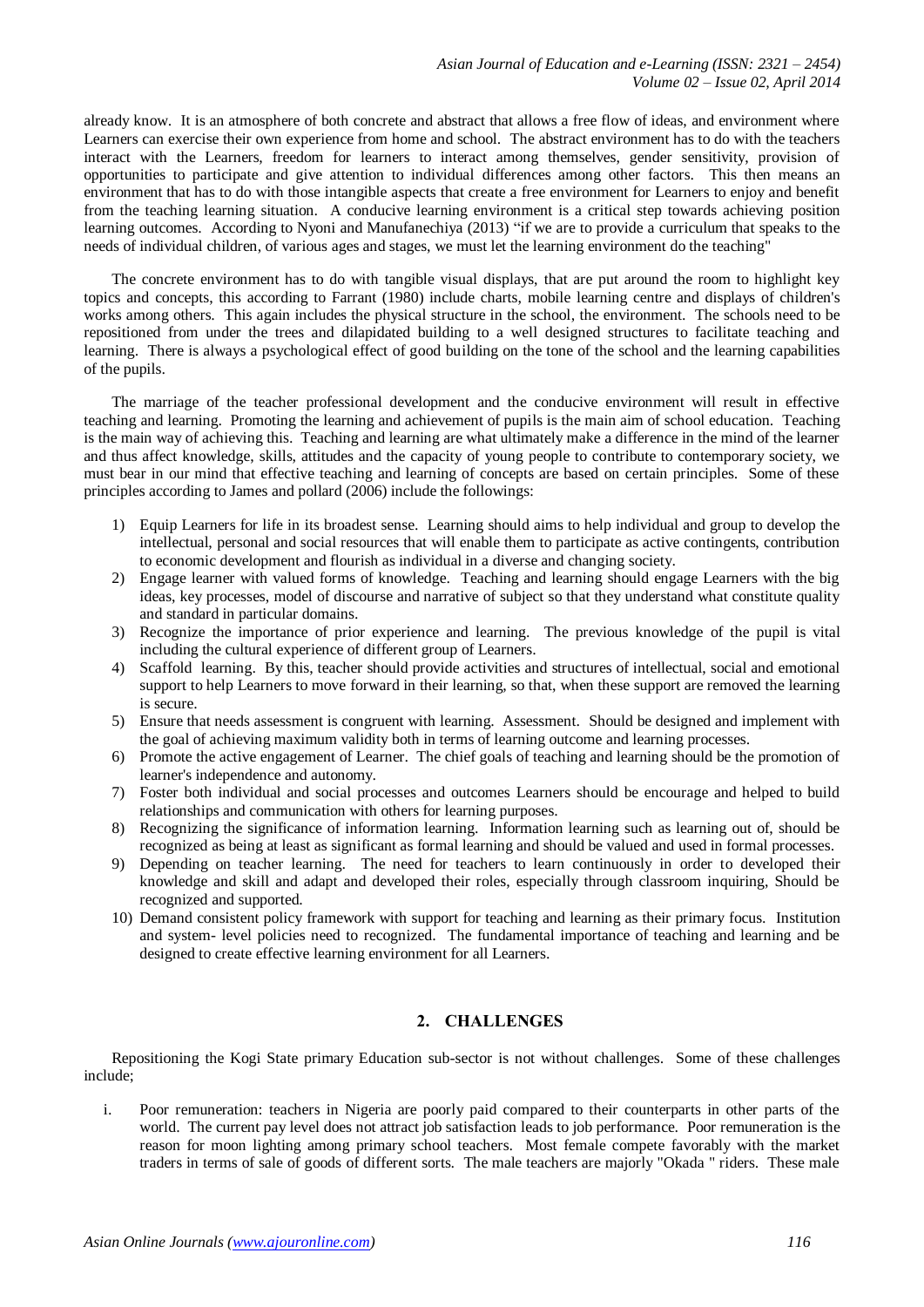teachers engage in commercial motorcycle ridding at the expense of teaching the children. Above all salaries of teachers are in arrears. This retard teachers commitment to work and dedication to professional ethics

- ii. Problem of insecurity. Nigeria in recent times has been bewildered by security on every side of the economy, Boko-Haram activities and kidnapping are some of the threats to our security nationwide. The lives of both Teachers and pupils are not safe. This hampers academic progress in our educational institutions.
- iii. Poor reading culture. It has been said in some circle that, the easiest way to hide anything from a Nigerian is to put it in a printed materials. The reading culture has been totally lost among many Nigerians. This has adverse effect on our educational system generally and primary education specially.
- iv. Corruption in high places. Corruption is one of the cancer worms that have eaten deep into the fabrics of the people in position. Things should be done following the due process formation of the authority. Many hands are socked in the oil of corruption and corrupt practices. The act has gravious penalties on the future of our educational system.

### **3. RECOMMENDATIONS**

It is the recommendation of this paper that:

- 1) Both the state and local Governments should provide a conducive environment for the teachers and the pupils to function properly. This involves building standard classroom blocks and Provision of learning materials. Instructional materials should be adequately provided and where necessary improvised. Improvisation therefore is to make or do something using whatever is available. It is actually the use of non conventional materials to achieve the objective of instruction. It is an act of using alternative materials and resources due to lack or insufficiency of some specific teaching aids to facilitate instruction. Improvisation of instructional materials has great implications on our educational system. Teaching and learning become better understood with the use of improvised materials. In fact both the teachers and the Learners exposed to the two methods of improvisation. That is substitution and construction methods. Substitution involves mere use of other materials in place of conventional ones while construction method involves actual construction of instructional aids. Again the teacher's effectiveness and efficiency stand improved through improvisation and the use of the improved material. Improvising teaching aids and getting the students involved sustains interest. Students learn to be obedient and compliant, cooperate, develop courtesy, and good relations with colleagues. Involving the students in the process of improvising has a lot of advantages, for instance, students creative potentials are discovered in the process. Improvisation is one of the miracle drugs to our ailing educational sector. Teaching and learning activities at the secondary school level becomes a thing of interest when both the teacher and the students are directly involved in the production and utilization of improvised materials. The utilization of the improvised materials have a positive impact on the teachers effectiveness
- 2) Teachers should be properly remunerated as at when due. The salaries of the teachers should not be in arrears. Proper motivation of teachers will among other things help to enhance commitment and improve job performance. Job satisfaction leads to job performance in most organizations.
- 3) Provision of information and communication technology facilities in the schools. Education stake holder should provide computer sets and laptops to enhance effective teaching and learning at the primary school level. Both the teacher and the pupils should be trained in terms of computer usage. The knowledge of ICT on the part of both the teacher and the pupils enhances performance and educational goal attainment in the school system.
- 4) Teacher Professional Development programs should be made available to be teacher at regular intervals. Some of these programmes include the cluster, school model, construction model, creative/reflective thinking model of teacher professional development.

#### **4. CONCLUSION**

The teacher is the only instrument for positive change in the society. The quality of our education system is a must for all teachers. In the words of Huainanzi cited by Ale (2012) opportunities are changing ceaselessly, those who get there too early have gone too far and those who get there too late cannot catch up. As the sun and the moon go through their courses, times does not go along with people. Therefore sides do not value huge jewels as much as they value little time Is hard to find and easy to lose. It is time to reposition our primary education sector. Enough of lip service on the part of the government and the education stake holders.